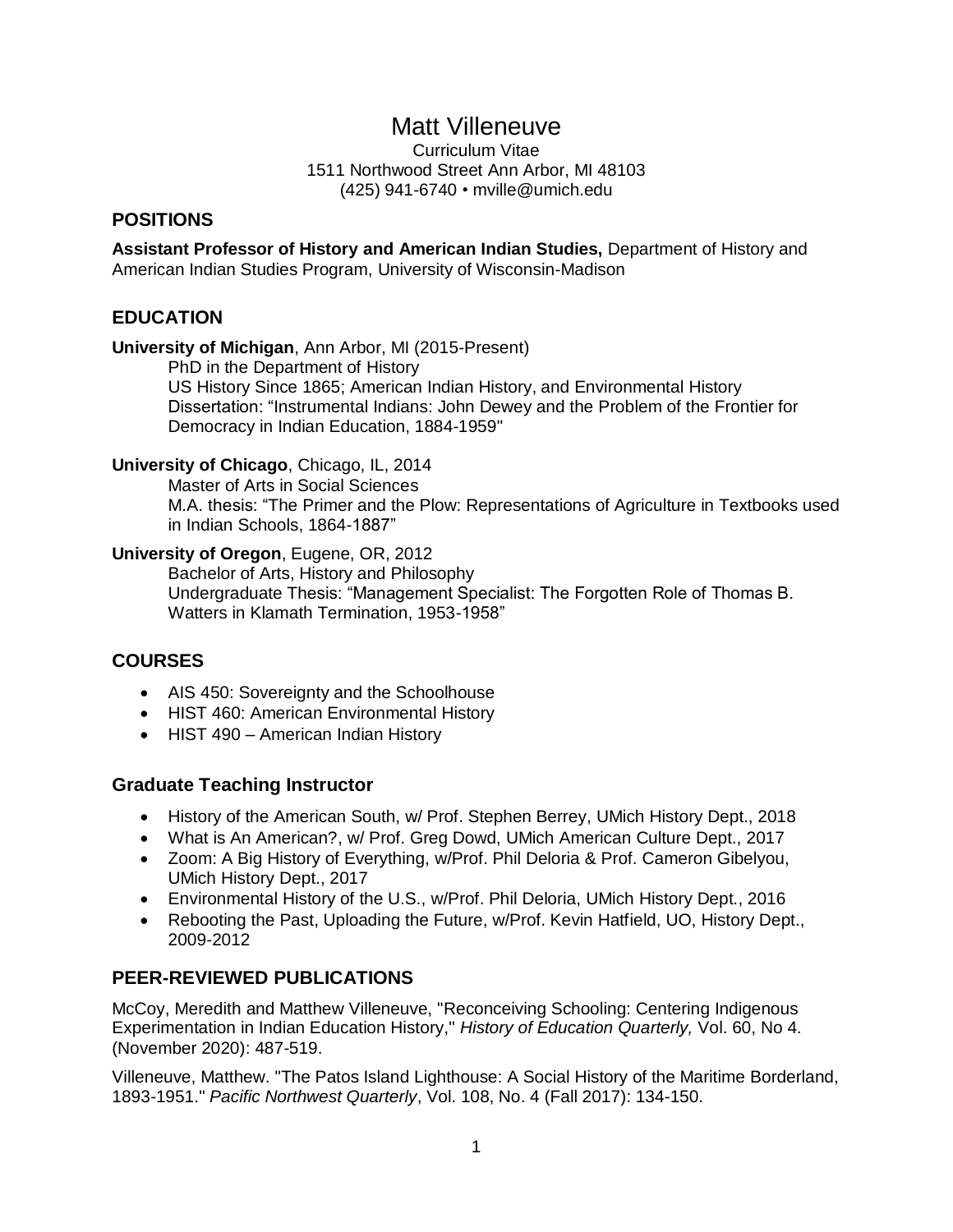—. "'The Job Was Big and the Man Doing It Was Still Bigger:' The Forgotten Role of Thomas B. Watters in Klamath Termination, 1953–1958." *Oregon Historical Quarterly* 116 (1): 40–67.

# **OTHER PUBLICATIONS**

Villeneuve, Matthew. Review of *Words Have Past: The English Language, Colonialism, and the Newspapers of Indian Boarding Schools,* by Jane Griffith. *History of Education Quarterly*, Volume 60, Number 2, 2020, 271-273,<http://dx.doi.org/10.1017/heq.2020.19>

—. Review of *First Americans: U.S. Patriotism in Indian Country after World War I,* by Thomas Grillot. H-War, H-Net Reviews in the Humanities and Social Sciences*.* June 2020. [https://www.h-net.org/reviews/showpdf.php?id=55097.](https://www.h-net.org/reviews/showpdf.php?id=55097)

—. Review of *The Earth Memory Compass: Diné Landscapes and Education in the Twentieth Century,* by Farina King. *Western Historical Quarterly*, Volume 51, Issue 1, Spring 2020, 100– 101, <https://doi.org/10.1093/whq/whz107>

—. ["Redefining Success: Conversations about Career at AHA19."](https://www.historians.org/publications-and-directories/perspectives-on-history/february-2019/redefining-success-conversations-about-career-at-aha19) American Historical Association *Perspectives Daily,* February 20, 2019.

—. Afterword to *The Light on the Island,* by Helene Glidden (Kenmore: San Juan Publishing, 2018), 213-246.

—. "Lewis and Clark." *Gale Researcher .*United States History Series 2. ed. Edward Bond. 2015.

## **PRESENTATIONS AND PAPERS**

"'Educational Progress Under the Aegis of the American Flag': John Dewey in Hawaii, 1899- 1951," The Native Cultures of the Americas Seminar, Harvard University, February 3, 2021.

"Education on Indigenous Terms: Building an Alternative Chronology of Indian Education History," co-authored with Prof. Meredith McCoy, Carleton College, Native American and Indigenous Studies Association, Toronto, 2020. *Cancelled on account of COVID-19*

"Alumni Relations: Building a Historical Community," American Historical Association, New York, 2020: Roundtable chaired by Prof. Enrique A. Sanabria.

"'The Noble Service of Some Few Earnest Souls:" Indigenous Teachers in Boarding Schools and their Part in the Progressive Education Movement, 1890-1930," American Studies Association, Honolulu, 2019. Chaired by Prof. K.T. Lomawaima.

"Unanticipated Lessons: The Campaigns for Off-Reservation Boarding School Closures, 1900- 1934," Western History Association, Las Vegas, 2019. Chaired by Prof. David W. Adams.

"AHA Career Diversity Initiatives," American Historical Association Pacific Coast Branch, Las Vegas, 2019. Chaired by Dr. Dylan Ruediger.

"'The Whole Indian Problem is Essentially an Educational One:' The Problem of Indian Administration and the Mt. Pleasant Indian Industrial Boarding School, 1893-1934." American Studies Association, Atlanta, 2018. Chaired by Prof. Jean Dennison.

"Dam Powerful Indians: Power, Sovereignty, and the Politics of Dam Building in the West, 1948- 2015." Western History Association, San Antonio, 2018. Chaired by Prof. Kevin Whalen.

"Savaging the Landscape: Shackleton, Service, London and the 20<sup>th</sup> Century Literature of Polar Adventure," Eisenberg Historical Institute, UMich, 2018. Chaired by Prof. Julia Adeney Thomas.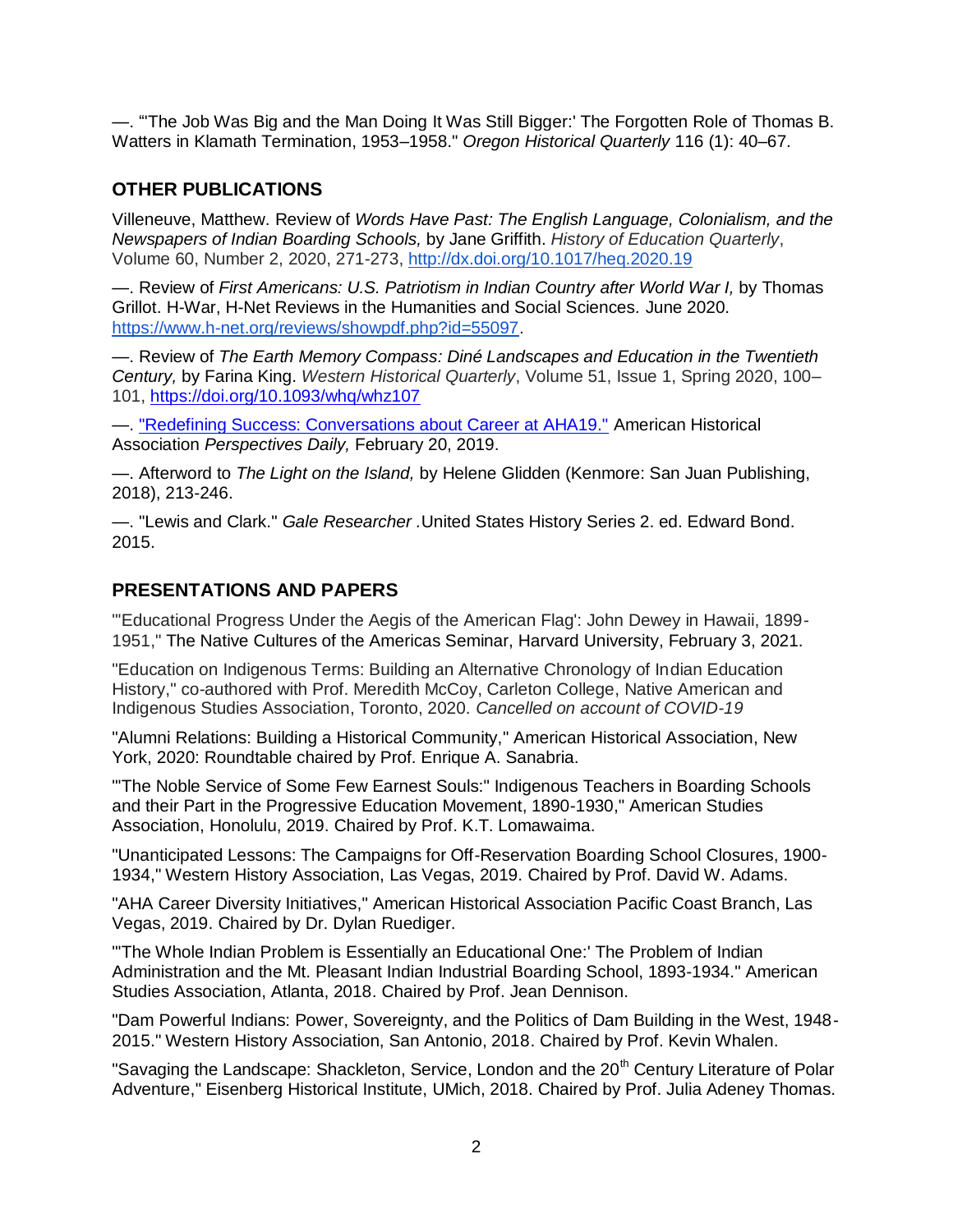"Water Invaders and Water Protectors: Historicizing the Occupation of the Malheur Wildlife Refuge in the Shadow of #NoDAPL," Native American and Indigenous Studies Association, Vancouver, 2017.

"Shackleton's Way: Historicizing Shackleton Leadership Studies," Invited Lecture at American University, Washington D.C., 2017.

"The Cavalry Has Not Arrived: Historicizing the Occupation of the Malheur Wildlife Refuge," Graduate Student Conference in U.S. History, UMich, 2016.

"Web 2.0 and the Study of History Through a Living Learning Community," Coalition of Networked Information, Baltimore, 2010.

"Rebooting the Past, Uploading the Future: Web 2.0 and the Study of History Through a Living Learning Community," EDUCAUSE, Austin, 2010.

# **CHAIRED PANELS AND COMMENTS**

"Public Engagement, Digital Tools, Global Contexts," Eisenberg Historical Institute, UMich, 2019. Chaired roundtable with four invited scholars of public history.

"Borders: Boundaries, and Contact Zones," Graduate Student Conference in U.S. History, UMich, 2018. Chaired and commented on four graduate student papers.

# **ACADEMIC PROJECTS AND SERVICE**

**American Historical Association Career Diversity Initiative,** Fellow, UM, 2018-2020: Collaborated with the AHA executive director Jim Grossman, Rackham Dean Prof. Rita Chin, and history faculty to redesign career diversity within the UMich History Department's graduate training curriculum; planned, designed, and launched a PhD alumni database of 450 alumni, hosted workshops and focus groups with graduate students, and planned an alumni conference featuring dozens of speakers with a budget of over \$20,000.

**Teaching and Learning in the Humanities Interest Group,** Coordinator, UM, 2019-2020: Led a graduate student interest group relating to pedagogy in history and the humanities with activities such as reading groups, visiting scholar talks, and coordinating with other organizations at Michigan with an annual a budget of \$5,000.

**Native American and Indigenous Studies Interest Group,** Coordinator, UM, 2016-2018: Collaboratively planned, hosted, and participated in programming such as reading groups, visiting scholar talks, and coordinating with other organizations relating to Native American history at Michigan with an annual a budget of \$5,000.

**Michigan University-wide Sustainability and Environment Conference (MUSE),**  Coordinator, UM, 2017-2018: Designed and hosted a conference with three keynotes, 60 presenters, and over 150 attendees related to the study of interdisciplinary environmental research across the university as a member of the steering committee overseeing a budget of \$20,000.

**Undergraduate Council,** Student Representative, UO, 2009-2011: Nominated and served as student representative with faculty and administrators on issues concerning the quality of undergraduate education at the University.